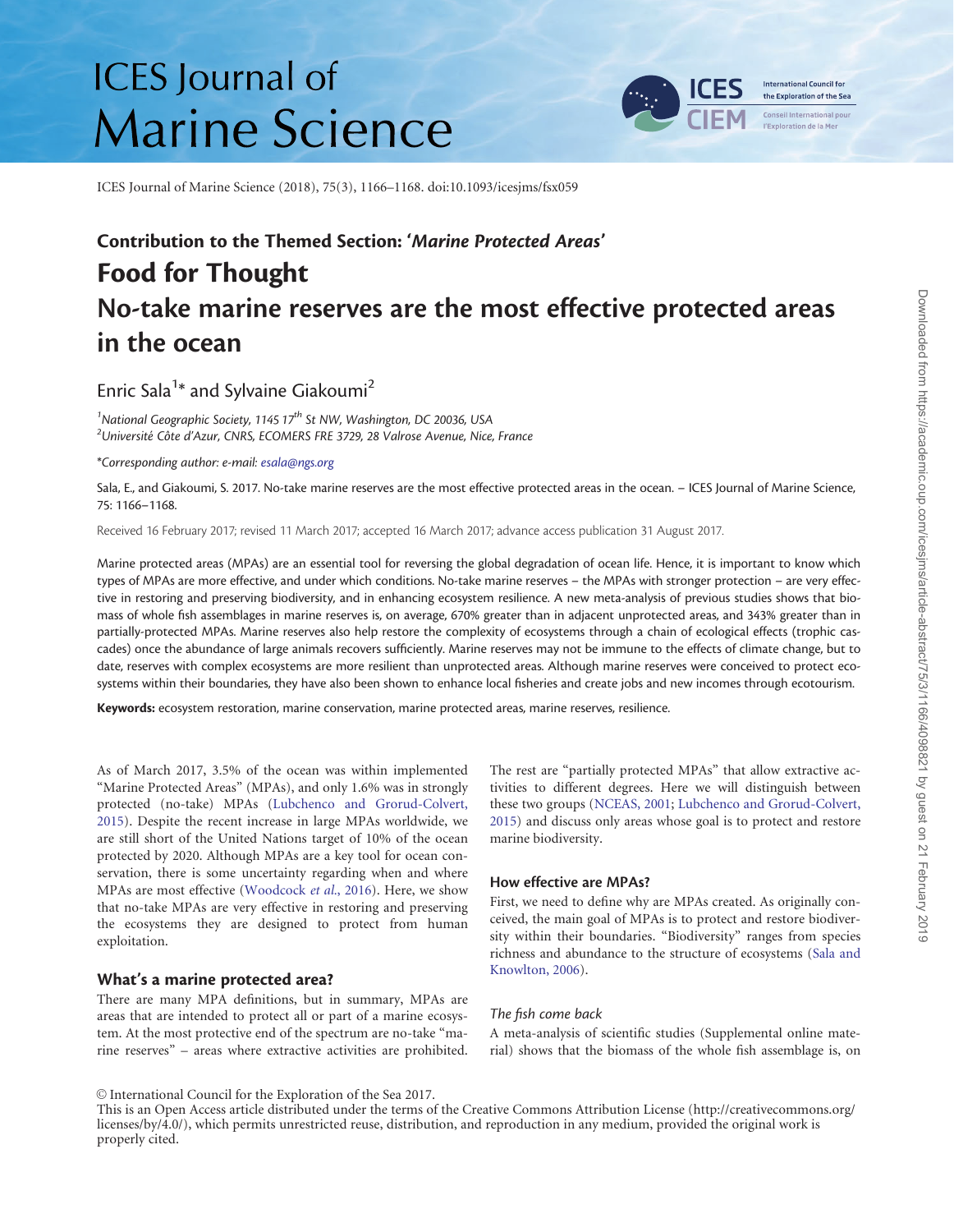

Figure 1. Comparison of ecological benefits between no-take marine reserves (MR) and partially-protected MPAs (PP). Metaanalysis of 10 studies using log-ratios of total fish biomass (see Supplemental online material). OA, Open Access (unprotected).



Figure 2. Recovery of fish biomass over time in adjacent marine reserve (MR; black dots) and partially protected MPA (PP; grey dots). Log-ratios of fish biomass relative to open access (unprotected) areas nearby (OA). Modified from [Garcia-Rubies](#page-2-0) et al. [\(2013\).](#page-2-0)

average, 670% greater within marine reserves than in unprotected areas, and 343% greater than in partially-protected MPAs (Figure 1). Fish biomass in partially protected MPAs was only 183% greater than in unprotected areas, and often it was not different from unprotected areas (e.g. [Aburto-Oropeza](#page-2-0) et al., 2011). In addition, fish biomass was restored in marine reserves over time after protection, but not in partially-protected MPAs or unprotected areas (Figure 2).

#### What about the rest of the ecosystem?

Marine reserves can cause indirect effects that restore the structure and complexity of the ecosystem as it was before overexploitation – once predator abundance recovers sufficiently. For example, in the Mediterranean and New Zealand, sea urchin predators reduce sea urchin density and consequently have shifted the ecosystem from a degraded state (sea urchin barren) to a complex, healthy state (algal forests with high biodiversity) ([Shears and Babcock, 2003](#page-2-0); [Guidetti and Sala, 2007](#page-2-0)). Initial detection of effects on target species was 5 years on average, but detection of indirect effects on other taxa (e.g. sea urchins, abalone, algae) took 13 years ([Babcock](#page-2-0) et al., 2010). In tropical seas,

unfished reefs with very large fish biomass also tend to be associated with greater coral coverage and less coral disease than fished reefs [\(Sandin](#page-2-0) et al., 2008), and a microbial ecosystem with less bacteria, viruses and pathogens [\(Dinsdale](#page-2-0) et al., 2008). Such effects are not so apparent in places like the Caribbean, however, because most marine reserves have not achieved yet a sufficient abundance of large fishes to exert their significant ecological function.

### Can MPAs protect from climate change?

MPAs may not provide resistance against warming, but they can provide resilience. In 2016, a strong El Nino event caused the ~ most severe coral bleaching event in history, which killed 67% of the coral in the northern part of the Great Barrier Reef in Australia in just nine months ([Hughes](#page-2-0) et al., 2017). However, corals in the Line Islands affected by the strong 1997–1998 El Niño recovered in fully protected reefs within a decade, whereas they did not in unprotected islands ([Sandin](#page-2-0) et al., 2008). In Baja California, Mexico, a mass mortality event caused by climatedriven oxygen depletion affected pink abalone populations, but they replenished faster within marine reserves because of large body size and high egg production of the protected adults [\(Micheli](#page-2-0) et al., 2012).

#### Can MPAs help improve fisheries?

In the late 1990s, some fishers and fisheries scientists, mostly in the United States, started to criticize MPAs, arguing that they can harm fishing [\(Hilborn](#page-2-0) et al., 2004), and trying to place the burden of proof on conservationists ([Dayton, 1998](#page-2-0)). A flurry of studies followed, focused on whether MPAs produce fish "spillover" that could help adjacent fisheries. Although MPAs were not initially conceived to help catch more fish outside their boundaries, well-enforced marine reserves can increase adjacent fishery catches, ensure the sustainability and increase the long-term prof-itability of local fisheries [\(Halpern](#page-2-0) et al., 2009; [Go](#page-2-0)ñi et al.[, 2011;](#page-2-0) Sala et al.[, 2013](#page-2-0)).

Some studies investigated the trade-offs between protection and displacement of fishing effort to adjacent areas, concluding that there is a risk these areas are depleted faster ([Dinmore](#page-2-0) et al., [2003;](#page-2-0) [Hiddink](#page-2-0) et al., 2006), and that fishers displaced by protection would suffer economic losses. However, as of March 2017, only 1.6% of the ocean is fully protected from fishing, thus the displacement and the economic loss issues are currently insignificant at the global scale. Locally, the value of marine reserves can also exceed the unprotected counterfactual and offset short-term losses for fishers (Sala et al.[, 2016](#page-2-0)). Also, in many places marine reserves also create other business opportunities, mostly through ecotourism, as the growing SCUBA diver population wants to travel to where they will see abundant marine life. In some cases, fishers can offset potential losses and increase their incomes almost immediately (Sala et al.[, 2013](#page-2-0), [2016\)](#page-2-0).

#### Conclusion

No-take marine reserves are by far the most effective type of MPA. They restore the biomass and structure of fish assemblages, and restore ecosystems to a more complex and resilient state. Partially protected MPAs can have some value by restricting specific activities (e.g. banning trawling to prevent habitat destruction), but in general they are not as effective. Marine reserves are no panacea for the ocean's problems, but they provide